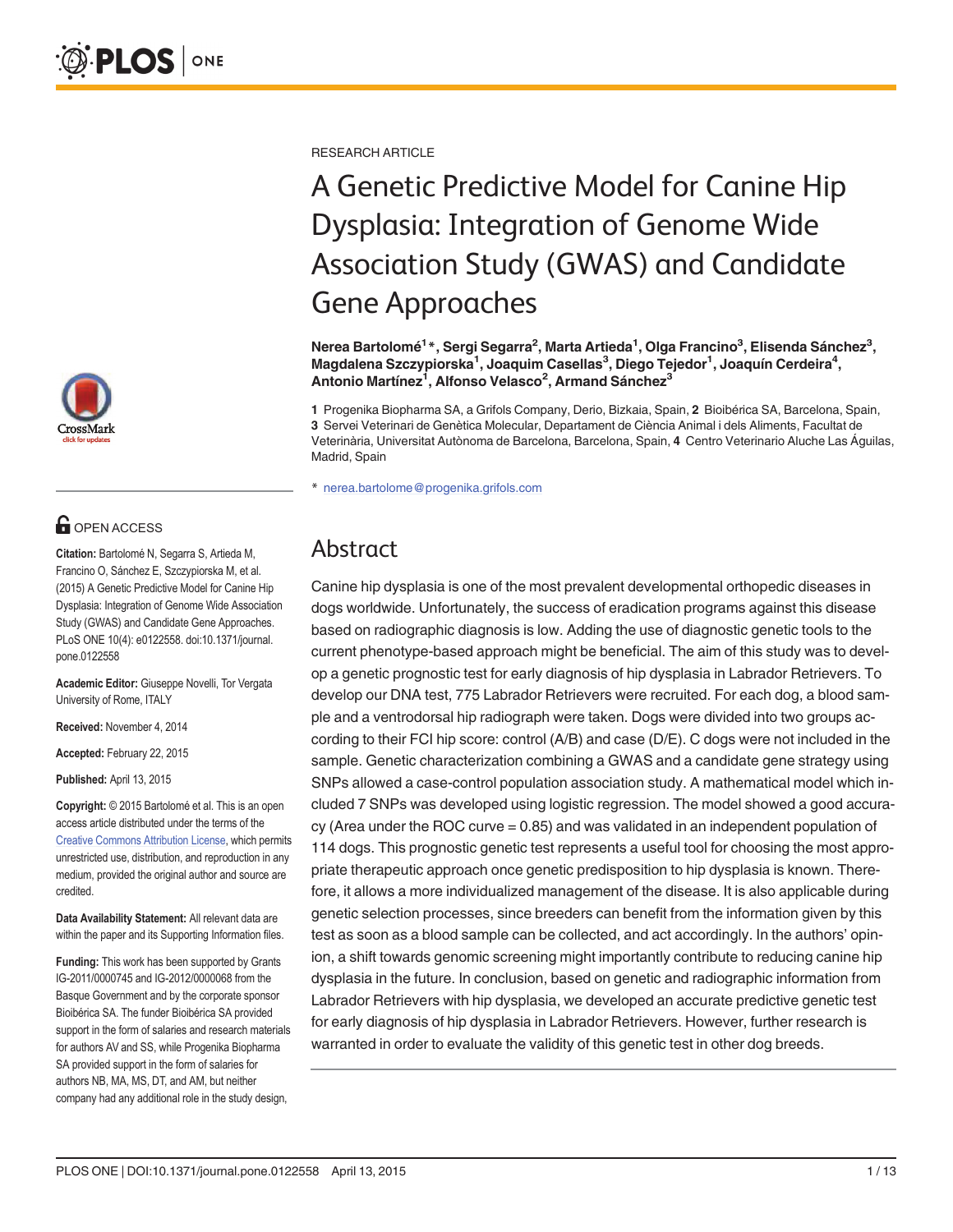<span id="page-1-0"></span>**PLOS** ONE

data collection and analysis, decision to publish, or preparation of the manuscript. The specific roles of these authors are articulated in the author contributions section.

Competing Interests: The work presented in this report is the subject of a pending patent filed by Biobierica SA and Progenika SA (Title: Markers for joint dysplasia, osteoarthritis and conditions secondary thereto; Published as EP 2619319 A2 and US 2013-0263294 A1). NB, MA, DT, AM, ES, OF, AV and AS are listed as inventors in the patent file. A product has been developed by Progenika SA and Bioiberica SA (Dysgen test for Labrador retrievers commercially available). NB, MS, MA, AM and DT are currently employees of Progenika Biopharma SA. AV and SS are employed by Bioiberica SA whose company funded this study, as Head of Veterinary Division and R&D Veterinary Manager, respectively. JC received honoraria from Bioibérica SA for consultancy and for performing the analysis of the pedigrees. There are no further patents, products in development or marketed products to declare. This does not alter our adherence to all the PLOS ONE policies on sharing data and materials.

### Introduction

Canine hip dysplasia (CHD) is one of the most prevalent developmental orthopedic diseases in dogs worldwide. It is characterized by an abnormal formation of the hip joint with different degrees of laxity and subluxation, which ultimately leads to secondary osteoarthritis (OA) and impaired animal welfare. The prevalence of CHD is particularly high among larger breeds of dogs, estimates of around 20% have been found in Labrador retrievers, one of the most popular breeds in the world, and up to 70% in Saint Bernards  $[1-3]$  $[1-3]$  $[1-3]$ .

The diagnosis of CHD is established through radiographic examination of the hip joint using different accepted scores. The FCI [Fédération Cynologique Internationale] scale is one of the most popular in Europe, while the OFA [Orthopedic Foundation for Animals] hip score is the most commonly used in USA [[4](#page-10-0)]. During the last decades a high number of selective breeding programs based on radiographies have been implemented for different breeds with the aim of reducing CHD incidence and improving animal's welfare. However, the phenotypebased screening programs have not been effective enough, since the prevalence of CHD remains high. An improvement was described in some cases [[5,6](#page-10-0)], but a slow progress or no improvement was achieved in others [\[7](#page-10-0)–[9\]](#page-10-0).

Current knowledge in the mode of inheritance of CHD indicates it to be a genetic complex trait with a polygenic inheritance pattern influenced by environmental factors. Both dominant and recessive modes of inheritance have been proposed [\[10](#page-10-0)–[13\]](#page-10-0). The results of several studies performed in the last five years suggest that selective breeding programs based on genetic information, rather than on phenotypic selection alone, are the best alternative to achieve more rapid improvements in CHD  $[14-16]$  $[14-16]$  $[14-16]$  $[14-16]$ .

Molecular genetic studies with microsatellites led to the identification of quantitative trait loci [QTL] for CHD and secondary OA in different breeds, such as Labrador retrievers [\[17,18\]](#page-10-0) or Portuguese water dogs [[19,20](#page-10-0)] some years ago. The sequencing of the whole dog genome and the characterization of more than 2.5 million single nucleotide polymorphisms [SNPs] in 2005 [[21](#page-10-0)] opened the door to the development of new genotyping tools, as high-throughput SNP genotyping microarrays and, thus, to new studies aimed at clarifying the genetic basis of CHD. The usefulness of predictive models based on combinations of SNPs, as genetic markers, for assessing susceptibility to specific diseases has been long demonstrated in humans  $[22-24]$  $[22-24]$  $[22-24]$  $[22-24]$ . The first published studies using SNPs as genetic markers for CHD have generated interesting and promising results. A group of SNPs which confers increased risk for CHD has been identified in German shepherd dogs [\[25\]](#page-11-0). A Genome Wide Association Study [GWAS] with more than 22,000 SNPs in dogs of several breeds found 4 SNPs associated to CHD and 2 SNPs to hip OA [[26](#page-11-0)]. Besides, association studies with SNPs have allowed redefining QTL intervals and identification of the first mutation associated with canine hip dysplasia, which is located in the fibrillin-2 gene [FBN2] [\[27](#page-11-0)–[29](#page-11-0)]. Finally, a very recent GWAS performed with nearly 18,000 SNPs and with Labrador retrievers has identified several SNPs in genes or near genes involved in extracellular matrix development associated to CHD [[30](#page-11-0)]. A second GWAS with around 47,000 SNPs, published during the writing of this manuscript, has identified several SNPs associated to CHD in German Shepherd Dogs [\[31\]](#page-11-0).

Recently, a new commercial high density SNP genotyping microarray [Canine HD Bead-Chip, Illumina Inc, San Diego, CA, USA] with a genome wide coverage [170,000 SNPs evenly spaced in the dog genome] has become available at the market. The goal of the present study is to find a predictive model based on genetic markers for CHD susceptibility in Labrador retrievers. For that purpose, we have performed a GWAS using the Canine HD BeadChip and a candidate gene study in which hundreds of SNPs in several candidate genes related to inflammation, bone formation and cartilage remodeling pathways, among others, were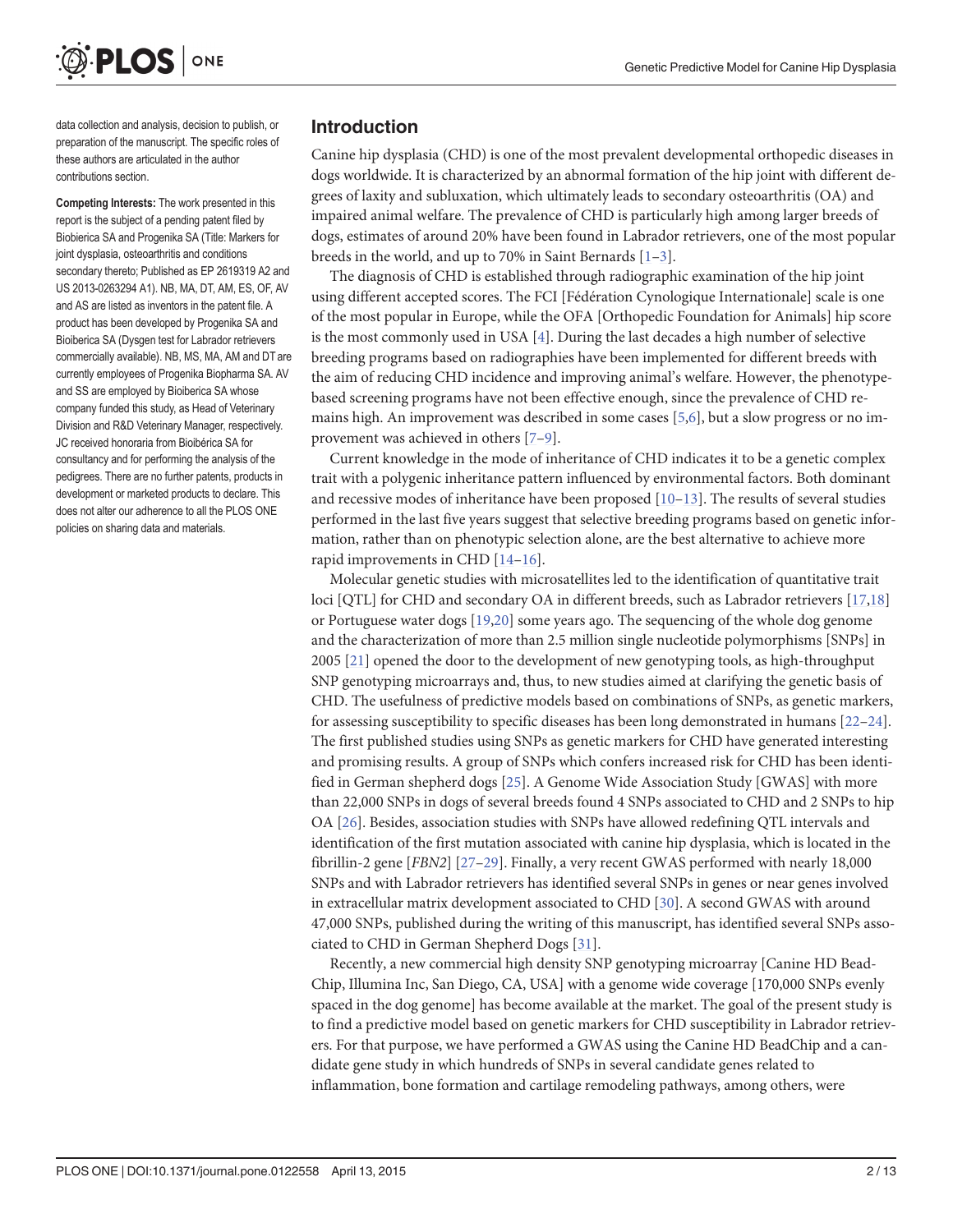analyzed. We have developed a genetic predictive model, based on 7 SNPs, able to predict CHD development in Labrador retrievers.

#### Materials and Methods

#### Ethics Statement

The study was approved by the Ethics Committee on Animal and Human Experimentation (CEEAH) of the Universitat Autònoma de Barcelona (UAB, Spain) (Authorization reference number: DMAH 4463). All animal work has been conducted according to the national and international guidelines for animal welfare. All blood-sampling was done in veterinary clinics for small animals and with the owners' informed consent.

#### Study population and X-ray evaluation

A total of 775 pure breed Labrador retriever dogs (633 for the development study and 142 for the validation) were recruited from 64 Spanish veterinary clinics. Both the Labrador retriever show and field lines were equally represented in this study, including dogs from European (British and continental) and American bloodlines. This was verified by using a specific pedigree software (Breeders Assistant for dogs 4, Tenset Technologies Ltd., Cambridge, UK). Regarding inbreeding rates, the animals were unrelated at least at the grandparent level.

A standard ventrodorsal hip X-ray of each dog was taken. All the X-rays were independently evaluated by three experts from the Hip Dysplasia Radiological Reading Committee at the Spanish Small Animal Veterinary Association (AVEPA) who were unaware of the dogs' genotypes. X-rays were evaluated according to the FCI (Fédération Cynologique Internationale) official scale for hip dysplasia ( $A = no$  signs of CHD,  $B = near normal$  hips,  $C = mild$  signs of  $CHD$ ,  $D$  = moderate signs of CHD,  $E$  = severe CHD). The FCI grade should be coincident in the view of at least two of the three evaluators and should not differ from the evaluation of the third evaluator in more than 1 grade in the FCI scale. In case these criteria were not met, radiographs were re-evaluated until the criteria were fulfilled.

We followed an extreme phenotype design for the association analysis, so C dogs were not included in the sample. Dogs scored as A or B were classified into the control group (free of hip dysplasia) and dogs scored as D or E were classified into the case group (affected). To be sure that the dogs classified as A or B had developed a final phenotype, and will not evolve to other grades, a minimum age of 12 and 48 months was required for A and B dogs, respectively. No minimum age was required for dogs scored as D and E, although a maximum of 8 years old was set in order to avoid the interference of osteoarthritic changes due to aging. Among the 775 dogs 354 fulfilled the inclusion criteria and were finally genotyped (240 for the development study and 114 for the validation).

#### DNA extraction and SNP genotyping

Blood samples were collected in EDTA-tubes. The genomic DNA was extracted using the QIAamp DNA blood mini kit (Qiagen, Hilden, Germany) following the manufacturer instructions. Purified DNA was quantified using Qubit fluorometer (Life Technologies-Molecular Probes, Oregon, USA) following manufacturer instructions or Nanodrop spectrophotometer (Thermo Fisher Scientific, Wilmington, DE, USA) and adjusted to the desirable concentration. The A260/280 ratio was above 1.6 for all samples.

We combined two different strategies for identification of SNPs associated to canine hip dysplasia in the development population. On one hand, we performed a Genome Wide Association Study (GWAS) using the Canine HD BeadChip (Illumina Inc, San Diego, CA, USA)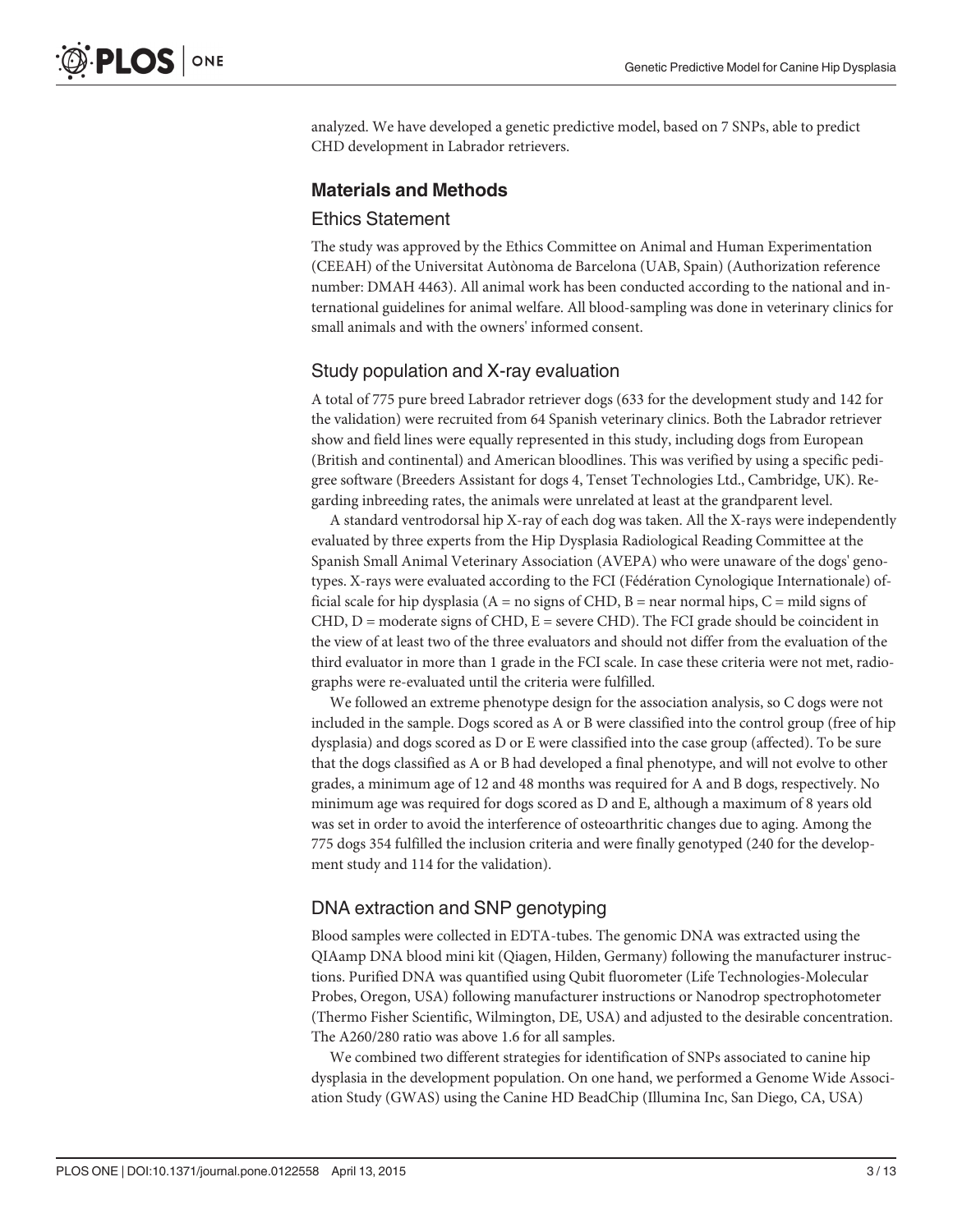<span id="page-3-0"></span>which analyzes more than 170,000 evenly spaced SNPs in the dog genome. On the other hand, we genotyped 768 custom SNPs located in candidate genes and quantitative trait loci (QTL) for CHD with the Illumina Golden Gate genotyping platform (Illumina Inc, San Diego, CA, USA). We selected as candidate genes, genes implicated in molecular processes involved in CHD and/or OA (cartilage degradation, inflammation, extracellular matrix metabolism and bone remodeling, among others), genes previously described as being associated with OA in humans, genes involved in cartilage and bone diseases in humans and genes located in QTLs previously reported as associated with CHD or OA [[17](#page-10-0), [19](#page-10-0), [20](#page-10-0), [28](#page-11-0), [32](#page-11-0)]. We used dbSNP [\(http://](http://www.ncbi.nih.gov/projects/SNP) [www.ncbi.nih.gov/projects/SNP](http://www.ncbi.nih.gov/projects/SNP)) and CanFam ([http://www.broadinstitute.org/mammals/dog\)](http://www.broadinstitute.org/mammals/dog) databases for SNPs selection. We chose 2 or 3 SNPs per gene, selecting intragenic SNPs, when possible.

The dogs of the validation population were genotyped for the SNPs of interest using the KASPar chemistry (LGC Genomics, Hertfordshire, UK), which is a competitive allele-specific PCR SNP genotyping system that uses FRET (Förster Resonance Energy Transfer) quencher cassette oligonucleotides.

#### CHST3 sequencing and analysis

A chromosomal fragment of 5819 bp including the CHST3 gene and its 5' upstream and 3' downstream flanking regions was sequenced by Sanger method in 39 Labrador retrievers (20 unaffected individuals and 19 with hip dysplasia) using as reference the Boxer sequence of the CHST3 gene (NCBI GeneID: 489036; build 2.1). Six overlapping PCRs were performed using the Qiagen Multiplex PCR kit (Qiagen, Hilden, Germany), with an annealing temperature of 60°C and 100 ng of DNA template. PCR products were purified using Millipore HTS filter plates (Merck Millipore, Darmstadt, Germany). Sequencing reactions were performed with BigDye Terminator v3.1 Cycle Sequencing kit (Applied Biosystems, Carlsbad, CA, USA). Samples were cleaned with CleanSEQ reaction clean-up (Agencourt Bioscience Corp., Beverly, MA, USA) and analyzed on an ABI 3100 DNA Analyzer.

#### Statistical analysis

Monomorphic single nucleotide polymorphisms, SNPs with MAF less than 0.01, SNPs with a call rate <99% and SNPs with severe deviation from Hardy-Weinberg equilibrium in controls (p<0.0001) were excluded from the analyses, both in the GWAS and in the candidate gene analyses. This filtering resulted in the selection of 449 SNPs from the candidate gene study and 130,621 SNPs from the GWAS. Principal component analysis (PCA) was carried out to assess for population stratification of the development study cohort (240 individuals). 80,116 SNPs remained after quality control, LD pruning and inactivation of the X chromosome, and were used for the PCA. Analyses were performed using the SNP & Variation Suite (SVS v7.0) software of Golden Helix.

An association test for SNP allele frequencies with CHD was performed by the chi-square test in the GWAS and the candidate genes studies. To adjust for multiple testing, we used the Benjamini-Hochberg procedure to control False Discovery Rate (FDR) [\[33\]](#page-11-0). Based on the multiple test correction made in our data set, the minimum uncorrected p-value threshold that would reach statistical significance (at the 5% level) after correction for FDR would be  $p<1.96x10^{-5}$  in the GWAS analysis and  $p<5x10^{-3}$  in the candidate gene study. We developed a multivariate predictive model for CHD by means of forward logistic regression using as predictors the SNPs significant after controlling for FDR. We tested our model discrimination via the Hosmer\_Lemeshow statistic and the receiver operating characteristic (ROC) curve with 95%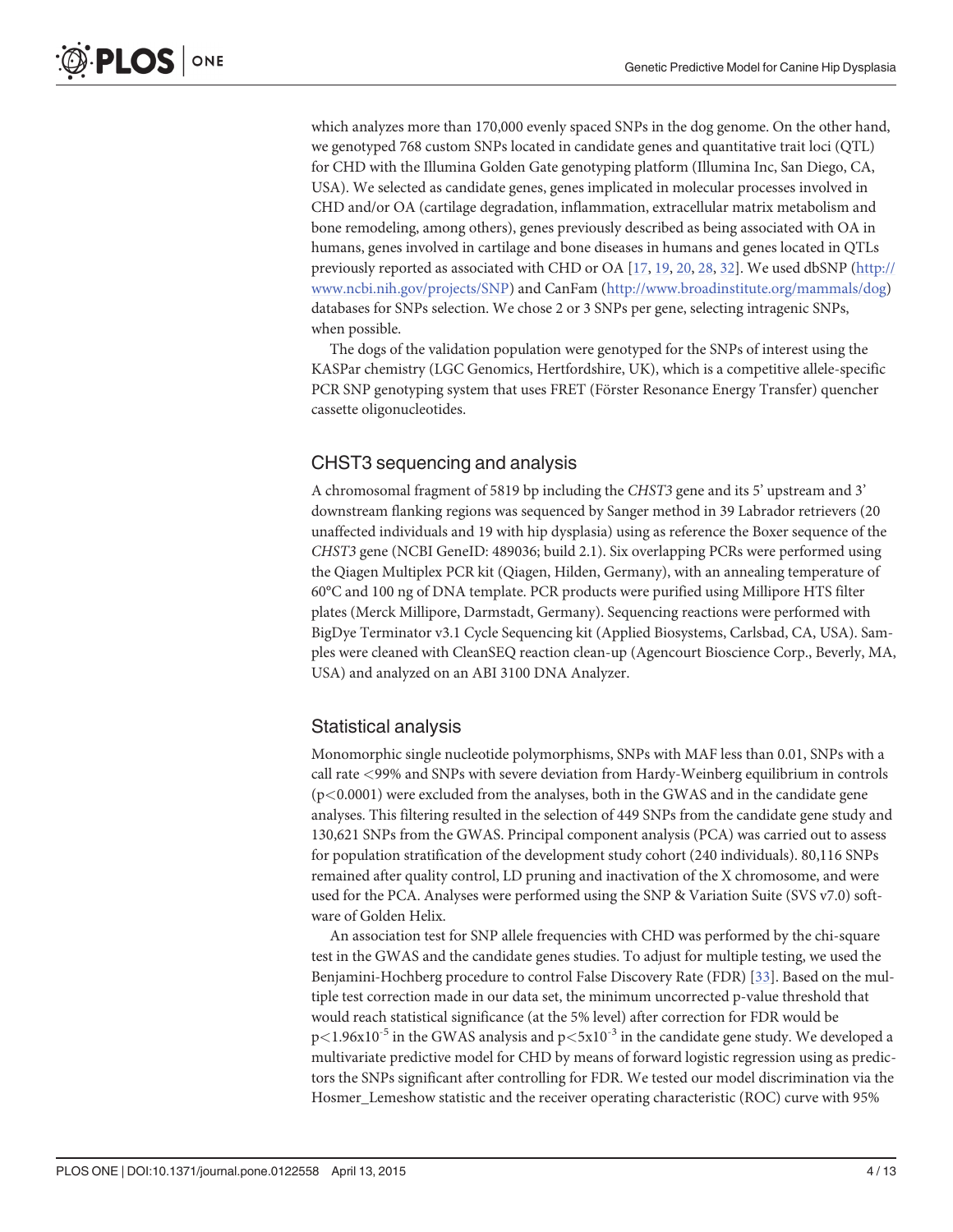<span id="page-4-0"></span>CIs. To measure the impact of the SNPs included in the model the sensitivity (Se) and specificity (Sp) values were computed by means of the ROC curve.

The accuracy of the predictive model was tested on the independent validation cohort. A ROC curve was constructed with the predicted probability score for the model generated by the equation derived in the development cohort for each subject of the validation cohort. The statistical difference between the AUCs of the ROC curves of the two cohorts was calculated by means of a two-sample Z-test.

To determine the contributing chi-square value of each predictor, the predictive model was calculated by eliminating one predictor at a time. The chi-square value for the reduced model was recorded for each factor. The chi-square value of each factor was subtracted from the chisquare value of the full model to determine its percentage contribution [\[34\]](#page-11-0).

The univariate statistical analysis was performed with the softwares SVS v7.3.1 (Golden Helix Inc.) for the candidate gene study and PLINK v1.07 for the GWAS. The software SPSS v15.0 was used for the multivariate analysis. Measures of pairwise linkage disequilibrium (LD)  $(r^2 > 0.8)$  were determined using SVS v7.3.1 software (Golden Helix Inc.).

#### **Results**

PCA plot of the 240 Labrador included at the development study and 80,116 SNPs revealed no stratification among the affected dogs and free of hip dysplasia dogs (Fig 1). The distribution according to the FCI scale for hip dysplasia and the average age of the Labrador retrievers included in the development ( $n = 240$ ) and validation ( $n = 114$ ) cohorts are depicted in [Table 1](#page-5-0).

In the development cohort, we found 250 SNPs significantly associated to CHD after FDR correction for multiple testing in the GWAS analysis ( $p\leq 1.96x10-5$ ) and 33 SNPs in the candidate genes study ( $p \le 5x10-3$ ) ([Fig 2](#page-5-0), [S1 Table](#page-9-0) and [S2 Table\)](#page-9-0).

To search for a predictive model of CHD in the development population, the SNPs statistically significant after controlling for FDR both in the GWAS and in the candidate gene studies were entered together into multivariate forward logistic regression analysis. We obtained a predictive model with a good accuracy as indicated by a ROC AUC of 0.85 (95% CI 0.80–0.90)





doi:10.1371/journal.pone.0122558.g001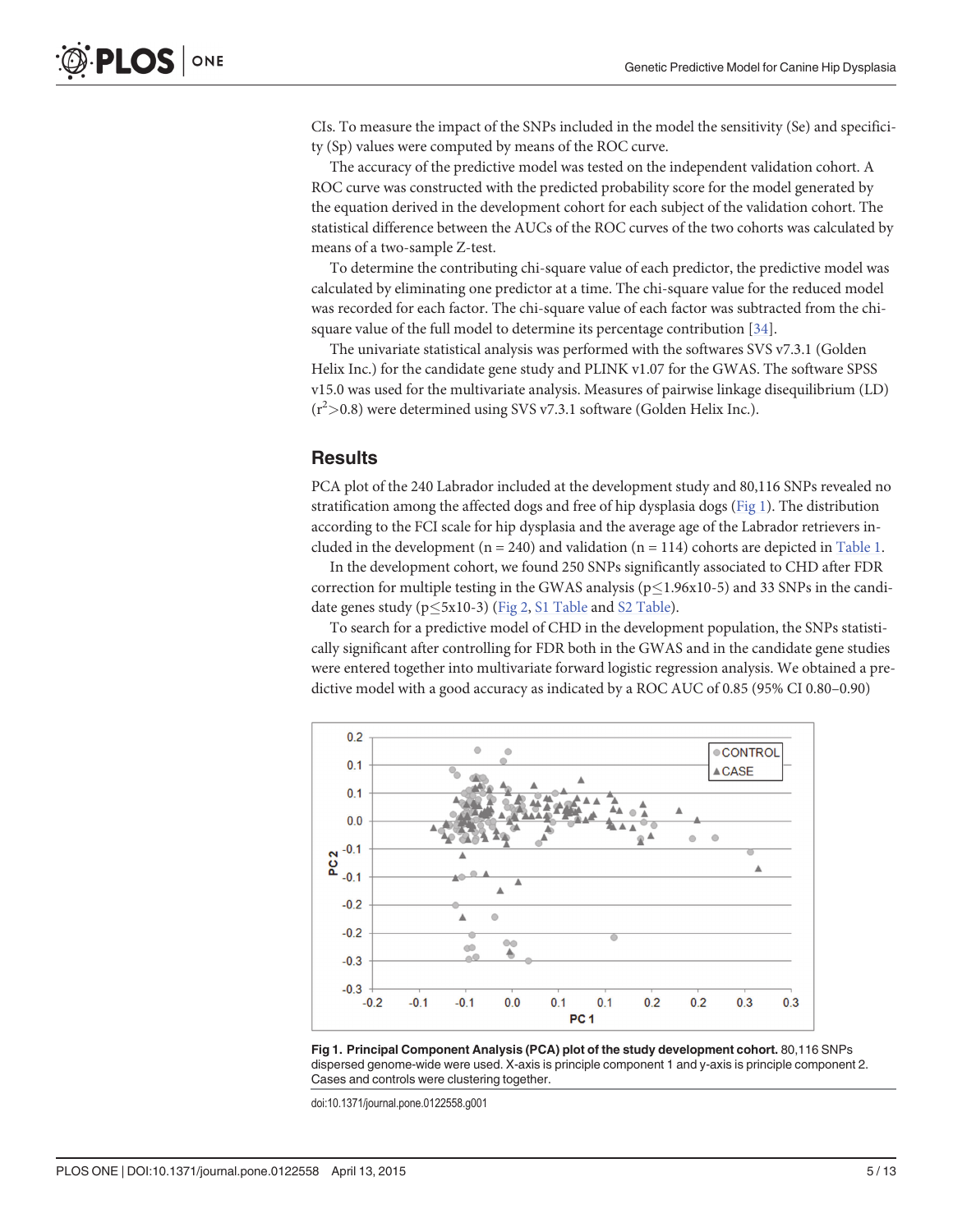<span id="page-5-0"></span>

| dation cohorts. |                        |                          |
|-----------------|------------------------|--------------------------|
|                 | Development cohort     | <b>Validation cohort</b> |
| ັ               | : SD'<br>Ade<br>umean: | Auc<br>,,,,,,,,,         |

A  $99$   $34 \pm 18$   $44$   $21 \pm 12$ B 30 64 ± 11  $\frac{64 \pm 11}{24}$  54 ± 24

D 64  $37 \pm 21$  26  $48 \pm 37$ E 47 47  $45 \pm 28$  30  $48 \pm 48$ 

| uauvu culiulis. |                    |                 |                   |                 |
|-----------------|--------------------|-----------------|-------------------|-----------------|
|                 | Development cohort |                 | Validation cohort |                 |
| FCI grade       |                    | Age (mean ± SD) |                   | Age (mean ± SD) |

[Table 1.](#page-4-0) Distribution according to the FCI scale for hip dysplasia and average age of the Labrador retrievers included in the development and vali-

doi:10.1371/journal.pone.0122558.t001

**Controls** 

**Cases** 

[\(Fig 3](#page-6-0) and [Table 2](#page-6-0)). The predictive model was developed in a population of 235 dogs, since 5 of the 240 individuals of the development cohort had missing genotypes. The logistic model combines 7 SNPs, namely BICF2P772455, BICF2G630227898, BICF2G630339806,

BICF2G630558239, BICF2P548082, BICF2S230609 and BICF2S2452559 [\(Table 2](#page-6-0)). All the SNPs in the model have a β coefficient significantly different from zero, which indicates that all SNPs contribute to the predictive ability of the model [\(Table 2](#page-6-0)). The Se and Sp values of the model are shown in [Table 3](#page-7-0). As a general data, in the cut-off point showing the best equilibrium between Se and Sp, the model has a Se of 80% and a Sp of 78%.

The dogs of the validation population were genotyped for the 7 SNPs included in the predictive model for CHD. A ROC curve was constructed with the predicted probability score for each subject of the validation cohort. A ROC curve with an AUC of 0.80 (95% CI 0.72–0.89) was found for the validation cohort. The predictive ability of the model was confirmed on a validation cohort. There were no statistical differences between the AUCs of the ROC curves of the two cohorts, 0.85 and 0.80, when compared using a two-sample Z test (Two-tailed  $p = 0.3161$ ).

The relative contribution of each genetic variable to the predictive power of the model was calculated, BICF2G630227898 and BICF2G630339806 were the SNPs with a highest contribution, 21% and 20% respectively  $(S1 \text{ Fig}).$ 





doi:10.1371/journal.pone.0122558.g002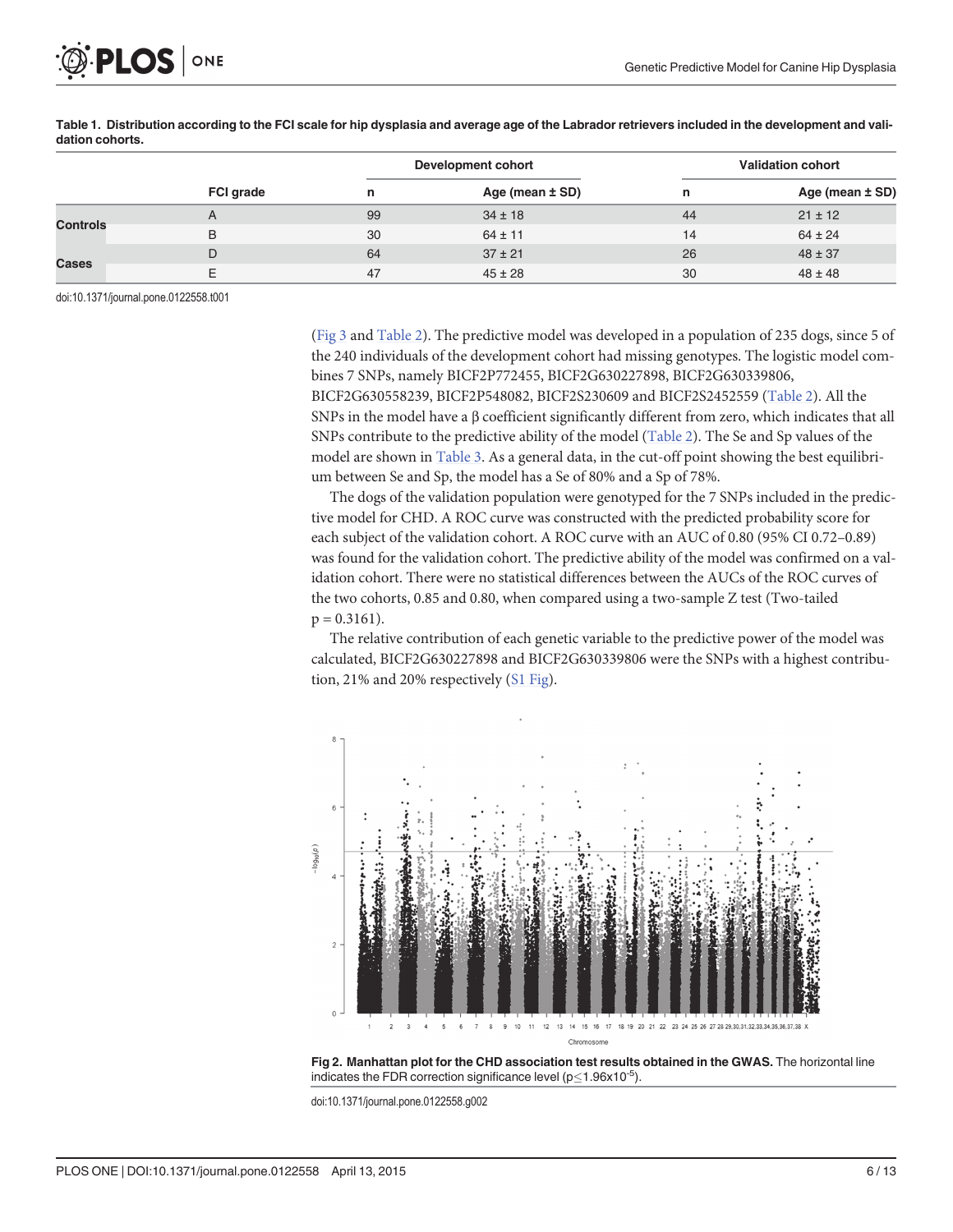<span id="page-6-0"></span>



[Fig 3. R](#page-4-0)OC curve of the predictive model for CHD. We developed a multivariate predictive model for CHD by means of forward logistic regression using as predictors the SNPs significant after controlling for FDR. We tested our model discrimination via the Hosmer\_Lemeshow statistic and the receiver operating characteristic (ROC) curve with 95% CIs.

doi:10.1371/journal.pone.0122558.g003

#### [Table 2.](#page-5-0) Predictive model for CHD.

| <b>SNP</b>      | Chr: nt<br>position | Notable nearby gene           | nt<br>change | <b>Risk</b><br>allele | <b>Risk</b><br>genotypes | β<br>coefficient | OR (IC<br>$95\%)$    | р<br>value |
|-----------------|---------------------|-------------------------------|--------------|-----------------------|--------------------------|------------------|----------------------|------------|
| BICF2P772455    | chr4: 22691322      | near to CHST3                 | A/G          | G                     | GG                       | 1.13             | $3.1(1.3 -$<br>7.5)  | 0.012      |
| BICF2G630227898 | chr20: 2704477      | near to RAB7A                 | A/G          | $\overline{A}$        | $AA + AG$                | 1.41             | $4.1(1.8 -$<br>9.2)  | < 0.001    |
| BICF2G630339806 | chr3: 40302288      | near to CHSY1 and<br>ADAMTS17 | A/G          | $\overline{A}$        | $AA + AG$                | 1.69             | $5.4(1.9-$<br>15.0)  | 0.001      |
| BICF2G630558239 | chr7: 36171712      | near to SMYD3                 | A/G          | $\overline{A}$        | $AA + AG$                | 1.05             | $2.9(1.4 -$<br>5.8)  | 0.004      |
| BICF2P548082    | chr12:<br>16410934  |                               | A/G          | G                     | $GG + AG$                | 0.81             | $2.2(1.2 -$<br>(4.4) | 0.017      |
| BICF2S230609    | chr18:<br>48695616  | near to FGF4                  | A/G          | $\overline{A}$        | AA                       | 1.07             | $2.9(1.5 -$<br>5.7)  | 0.002      |
| BICF2S2452559   | chr10:<br>47923623  | near to PKCE                  | A/G          | G                     | $GG + AG$                | 0.79             | $2.2(1.1 -$<br>(4.5) | 0.033      |

The chromosomic position corresponds to CanFam 3.1.

doi:10.1371/journal.pone.0122558.t002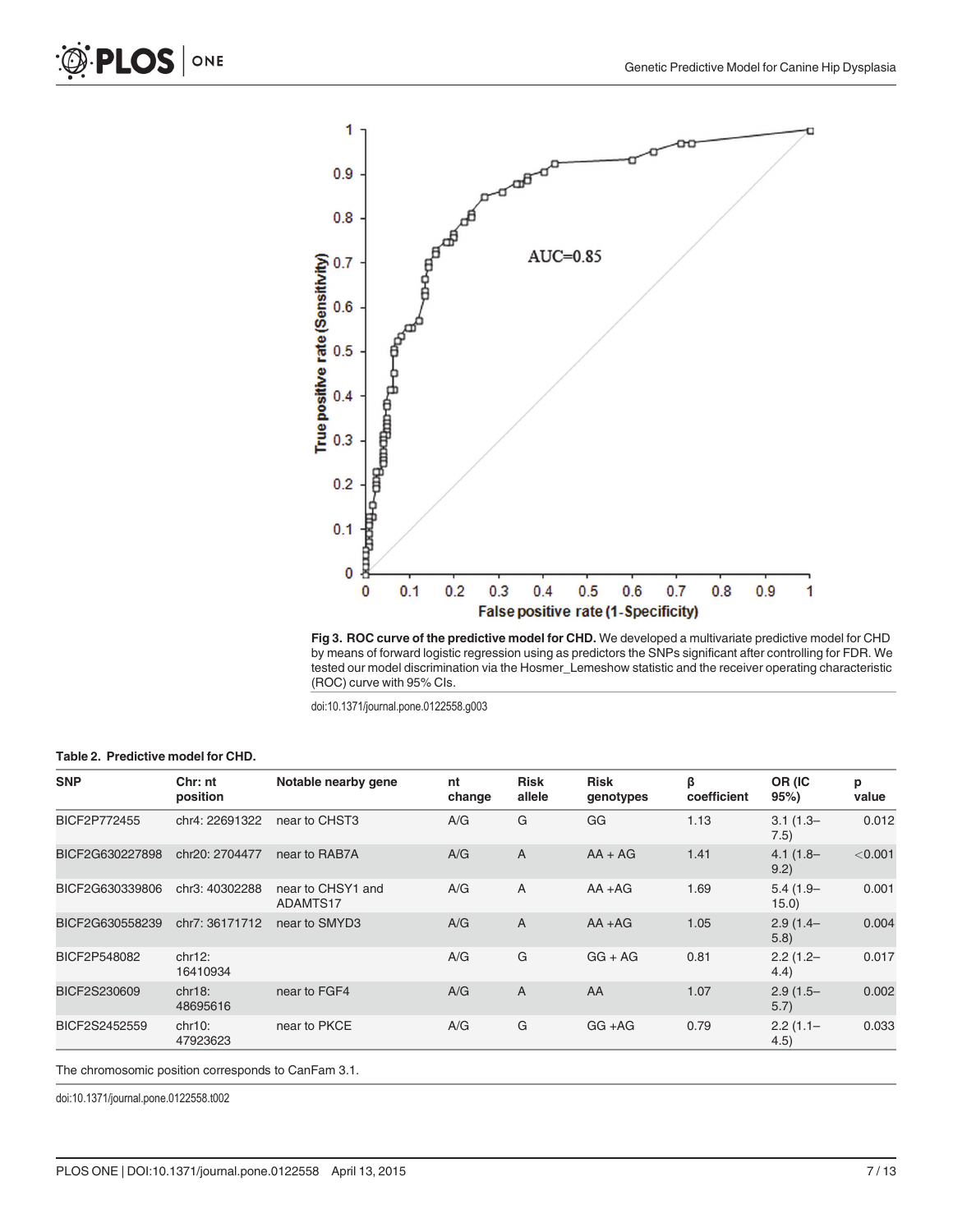| Se (%) | Sp(%) |
|--------|-------|
| 93     | 58    |
| 80     | 78    |
| 70     | 86    |
| 42     | 95    |

<span id="page-7-0"></span>

| Table 3. Predictive accuracy of the logistic model for Canine hip dysplasia. |  |  |
|------------------------------------------------------------------------------|--|--|
|                                                                              |  |  |

doi:10.1371/journal.pone.0122558.t003

One of the SNPs included in the model is BICF2P772455, which is located very close to the CHST3 (carbohydrate chondroitin 6 sulfotransferase) gene, specifically, 14 bp upstream the initial ATG start codon. Among the 33 SNPs associated with CHD in the candidate gene analysis, BICF2P772455 was the SNP more strongly associated to the disease together a second SNP, BICF2P419109, located near the same gene, 1051 bp downstream CHST3 ([S2 Table\)](#page-9-0). These two SNPs represented independent associations (LD  $r^2{<}0.8$ ). The CHST3 gene encodes a sulfotransferase involved in chondroitin sulfate (CS) biosynthesis. CS is a structural component of the joint cartilage essential for its biomechanical properties, and so CHST3 an interesting and promising candidate gene for CHD. Since in the public databases there are no SNPs described inside the CHST3 canine gene, in order to know if there were other SNPs inside the CHST3 gene more strongly associated to CHD, maybe a functional variant, we decided to sequence a chromosomic region of 5819 bp including the CHST3 gene and its 5' upstream and 3' downstream flanking regions in 39 Labrador retrievers (20 unaffected and 19 affected individuals) (Labrador retriever CHST3 Sequence NCBI accession number: JX402028.1). Apart from the 2 mentioned SNPs, we found other 29 SNPs located inside the CHST3 gene (14 SNPs) and in its flanking regions (15 SNPs). However, none of the 29 SNPs was more strongly associated to CHD than BICF2P419109 and BICF2P772455 (data not shown).

#### **Discussion**

CHD is an inherited disorder with a high prevalence in breeds of large size, such as Labrador retrievers, that ultimately leads to impaired mobility and function, and considerably reduces the quality of life of the dogs. Phenotype-based selective breeding of dogs has not been proven to be effective in significantly reducing the prevalence of CHD. The studies performed in the last recent years suggest that prediction of CHD is feasible using genetic markers. In this study we have developed a logistic regression model, based on genetic polymorphisms, with a good predictive accuracy for CHD susceptibility in Labrador retrievers, as indicated by a ROC-AUC of 85% [[35](#page-11-0)]. The area under the ROC curve (AUC) is widely recognized as the measure of a diagnostic test's discriminatory power. The AUC can vary between 0.5 and 1. An area of 1 represents a perfect test while an area of 0.5 represents no discrimination. Predictive models with an AUC above 0.75 are considered as clinically useful and models with an AUC above 0.89 are considered as excellent. Logistic models with similar values of ROC-AUC as our model for CHD have been considered as highly predictive for some human diseases [\[23](#page-11-0)]. The predictive ability of the model was validated in an independent population of Labrador retrievers. This predictive model represents a significant advance in CHD early detection. It constitutes a useful tool for veterinarians to help them choose the most appropriate therapeutic approach once genetic predisposition is known. Therefore, a more individualized management of the disease might be achieved. It is also applicable in selection processes, since breeders could benefit from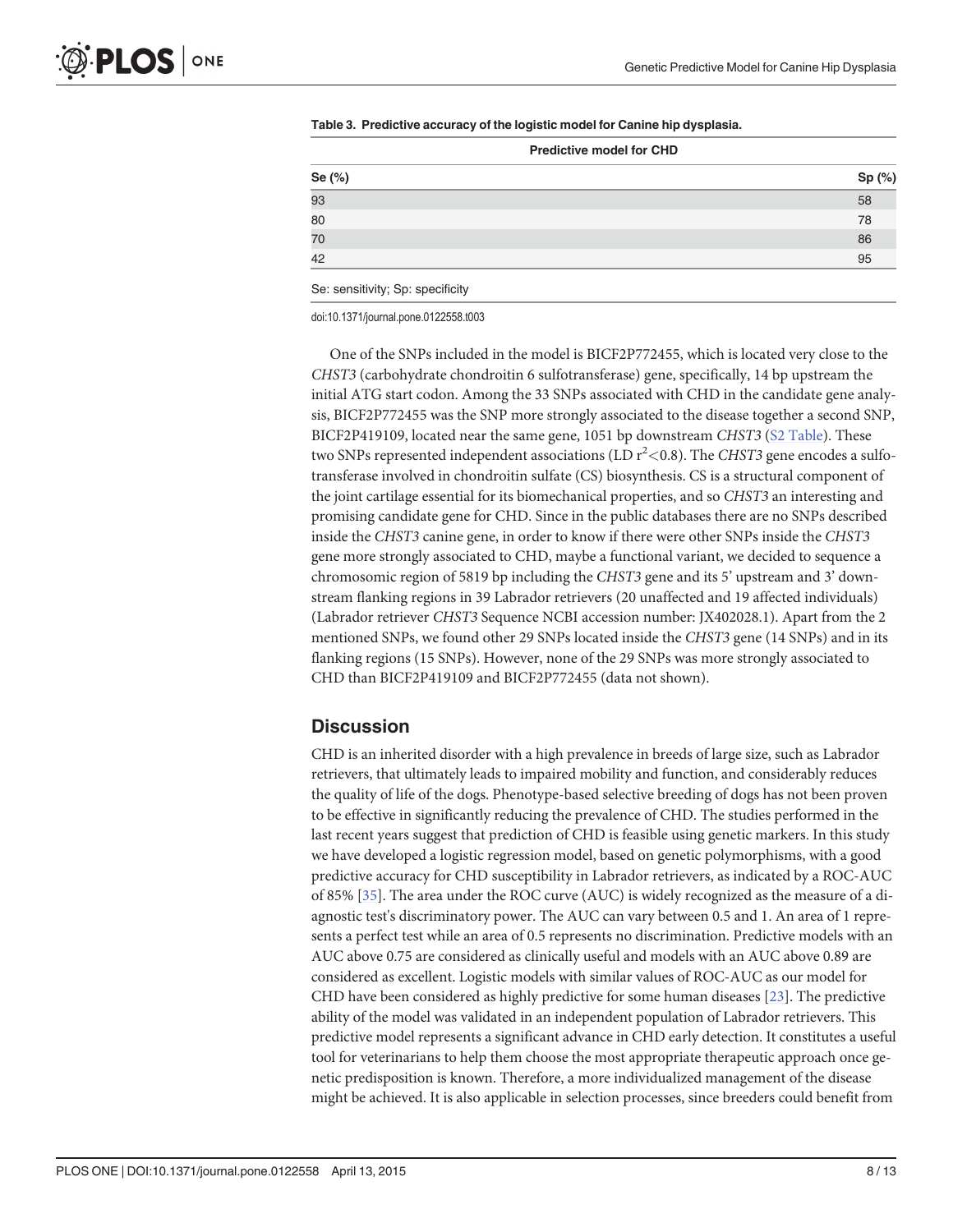<span id="page-8-0"></span>the information given by this predictive model as soon as a blood sample can be collected, and act accordingly.

The model for prediction of CHD includes 7 SNPs. The chromosomal region of 1 Mb surrounding the associated SNPs was analyzed using Ensembl database [\(www.ensembl.org](http://www.ensembl.org/)) in search of potential candidate genes involved in CHD. Three of the seven SNPs lie within or near genes which codify proteins involved in extracellular matrix metabolism. The SNP BICF2P772455 is located in the 5' UTR of the CHST3 gene, just 14 bp upstream the initial ATG start codon. Thus, it could be part of a regulatory element affecting the transcription of the gene. The CHST3 enzyme is involved in chondroitin sulfate biosynthesis, specifically in the sulfation process. CS is an extracellular matrix component that plays an important role in cartilage function, providing this tissue with resistance and elasticity. Mutations in the CHST3 gene have been previously found as associated with spondyloepiphyseal dysplasia in humans, which is a congenital skeletal development disorder characterized by joint dislocations, included hip dislocation [\[36,37\]](#page-11-0). A recent GWAS study in humans has reported that a SNP located in the CHST11 gene, another gene of the same family as the CHST3 gene, is associated with prevalence of hip OA [\[38\]](#page-11-0). Thus, we suggest that genes implicated in the CS synthesis could have a role in congenital canine and human disorders related to hip joint formation and that CHST3 could be a potential credible gene implicated in CHD and secondary OA. The second SNP is BICF2G630339806 which is located near CHSY1 (chondroitin sulfate synthase 1) and ADAMTS17 (ADAM metallopeptidase with thrombospondin type 1 motif, 17) genes. As the CHST3 gene, the CHSY1 enzyme also plays a critical role in the biosynthesis of CS. Studies in mice have suggested it to be an essential regulator of joint patterning [\[39\]](#page-11-0), making a role for CHSY1 in CHD plausible. ADAMTS17 is a member of the ADAMTS family of genes that encode secreted metalloproteases that modify extracellular structural proteins. Polymorphisms in ADAMTS genes have been associated with human diseases related with bone metabolism, including osteoporosis and OA [[40](#page-11-0),[41](#page-11-0)], so ADAMTS17 could also be a potential gene implicated in CHD and secondary OA. The third SNP is BICF2S230609 located near the FGF4 (fibroblast growth factor 4) gene. Fibroblasts secrete the precursors of all the components of the extracellular matrix, maintaining the structural integrity of connective tissues. FGF family members possess broad mitogenic and cell survival activities and are implicated in embryonic development, morphogenesis and tissue repair, among other biological processes. Members of the FGF family have been proposed to control the limb bud outgrowth. Specifically, studies in mice suggested that FGF4 is implicated in embryonic distal limb morphogenesis, being responsible for the partial compensation of distal limb development in the absence of FGF8 [\[42\]](#page-12-0). Altogether, these results suggest that genes implicated in extracellular matrix synthesis/degradation could have a role in CHD. These results are in line with previous findings which indicate genes of extracellular matrix components as implicated in the pathogenesis of CHD [\[30](#page-11-0)], and point out the extracellular matrix metabolism as a key factor in CHD development.

Other two SNPs of the model lie very close to genes related to bone metabolism. The SNP BICF2G630227898 is located approximately 50 kb upstream the gene RAB7A which codifies for a small GTPase that is highly expressed and is predominantly localized at the ruffled border in bone-resorbing osteoclasts. During skeletal growth and remodeling the mineralized bone matrix is resorbed by osteoclasts, it has been described that downregulation of Rab7 impairs osteoclast polarization and bone resorption, underscoring the importance of Rab7 in osteoclast function and skeletal growth [[43](#page-12-0)]. The gene PKCE, which codifies for the Protein Kinase C Epsilon, is situated approximately30 kb upstream the SNP BICF2S2452559. Protein Kinase Cs (PKCs) are a family of serine/threonine kinases involved in several cellular processes including cell proliferation, differentiation, apoptosis, and survival. Several studies have demonstrated that PKCs are involved in bone remodeling through regulation of osteoclast activity [[44,45](#page-12-0)].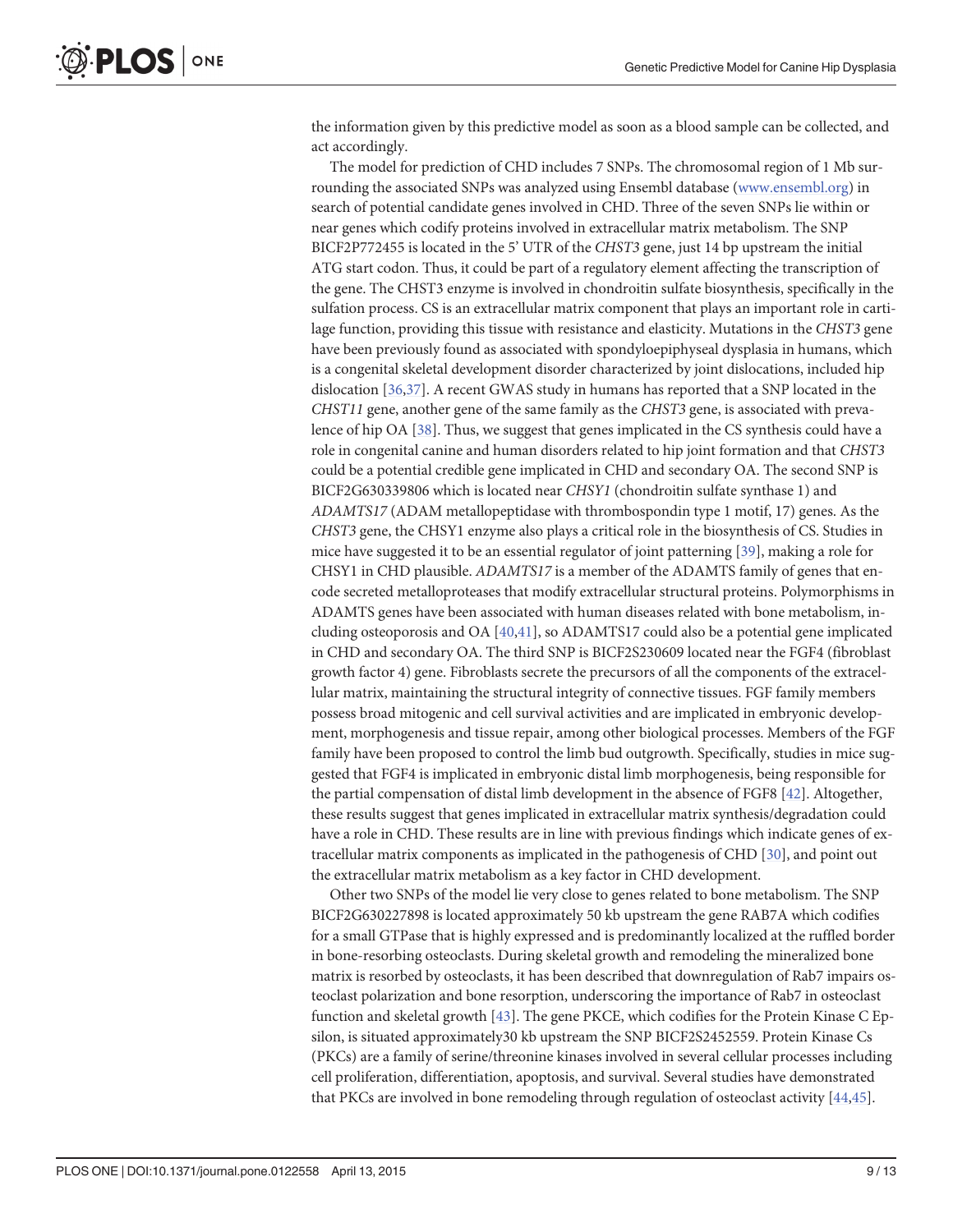<span id="page-9-0"></span>However, the exact role of individual PKC isoforms in the regulation of bone function is not fully clear. Our data agree with a recently published study performed with German Shepherd dogs [\[31\]](#page-11-0), which has found SNPs associated to CHD located in close proximity to genes which are involved in bone formation and osteoclast activity, underlying the role of bone formation in CHD disease.

The gene SMYD3 (SET and MYND domain containing 3) is located about 0.5 Mb downstream of the SNP BICF2G630558239. SMYD3 is a histone methyltransferase that has been found to be implicated in muscle mass determination and skeletal muscle atrophy [[46](#page-12-0)]. Thus, SMYD3 could be a potential candidate gene involved in the atrophy of hind leg muscles associated with CHD. Further research in this area is needed to confirm this hypothesis.

Finally, we have not found any potential candidate gene for CHD development located near the SNP BICF2P548082, this could be due to the fact that some of the genes near this SNP are still of unknown function or maybe because this SNP is in LD with a potential functional one in a distant genomic region.

Clearly, it is needed further research in this area to establish the link between the SNPs of the predictive model and the functional consequences for CHD and to clarify if the SNPs found are functional SNPs or SNPs in linkage disequilibrium with a nearby functional SNP.

In conclusion, we have developed a logistic model with a good accuracy for CHD prediction in Labrador retrievers based on the combination of 7 SNPs, several of them located near genes involved in extracellular matrix processes or bone metabolism. Our results in Labrador retrievers add evidence to the thought that genomics is the basis towards early detection of CHD. Whether our predictive model is valid or not for other dog breeds needs to be explored.

### Supporting Information

[S1 Fig.](http://www.plosone.org/article/fetchSingleRepresentation.action?uri=info:doi/10.1371/journal.pone.0122558.s001) Relative contribution of each SNP to the predictive power of the model for CHD. (DOCX)

[S1 Table](http://www.plosone.org/article/fetchSingleRepresentation.action?uri=info:doi/10.1371/journal.pone.0122558.s002). SNPs significantly associated to CHD after correction for FDR in the GWAS analysis ( $p \leq 1.96x10-5$ ).

(XLSX)

[S2 Table](http://www.plosone.org/article/fetchSingleRepresentation.action?uri=info:doi/10.1371/journal.pone.0122558.s003). SNPs significantly associated to CHD after correction for FDR in the candidate gene study ( $p \leq 5x10-3$ ). (XLSX)

#### Acknowledgments

We are grateful to Jon Fernández for his excellent technical work and Verena Blume for her help during the dog inclusion phase. We also thank the Spanish Small Animal Veterinary Association (AVEPA) and all the clinicians and dog owners who have participated in the study.

#### Author Contributions

Conceived and designed the experiments: AV AM AS OF DT MA NB J. Cerdeira. Performed the experiments: ES MS NB J. Cerdeira. Analyzed the data: MA NB OF DT ES J. Cerdeira J. Casellas. Contributed reagents/materials/analysis tools: AM AS AV. Wrote the paper: NB MA SS OF AS.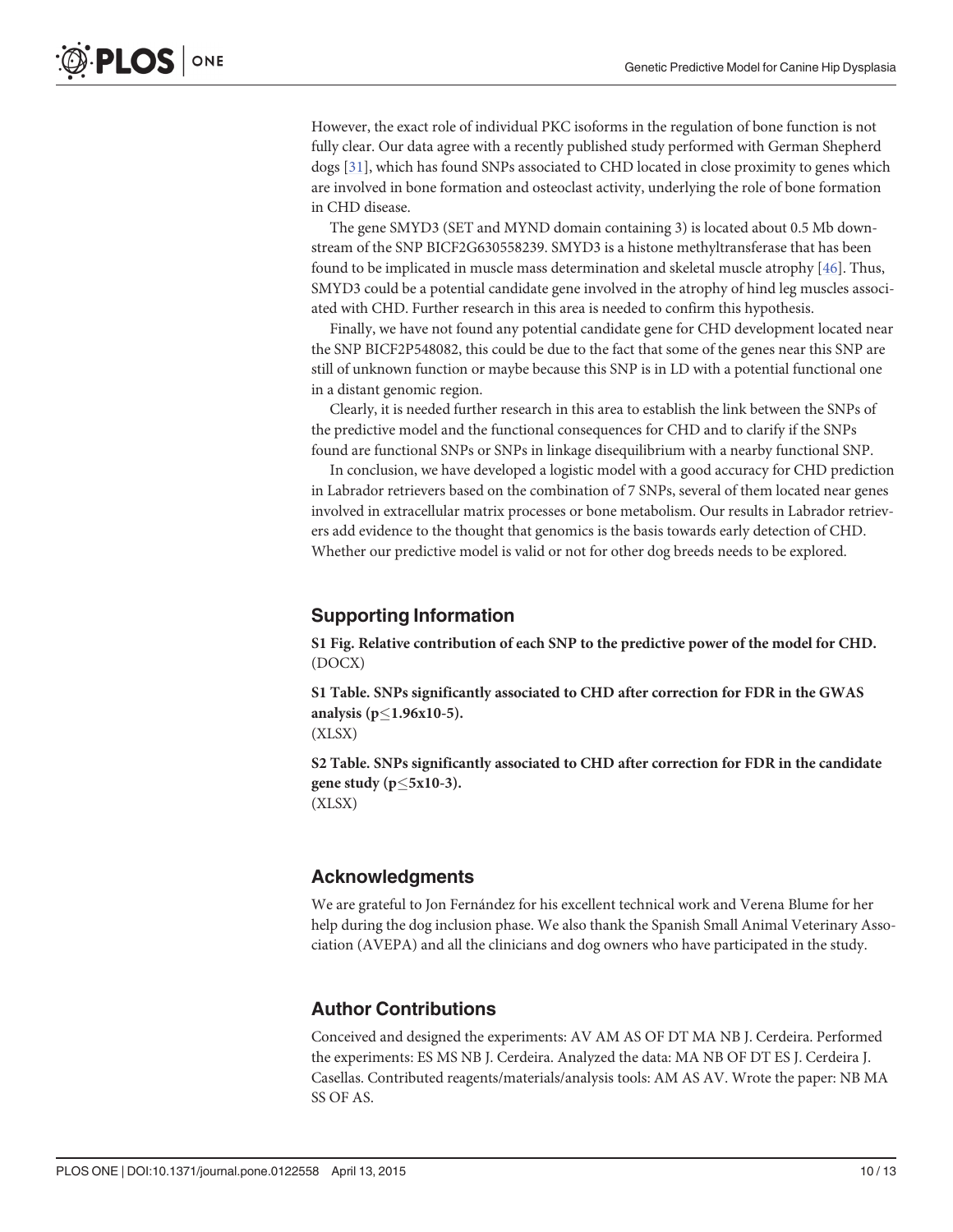#### <span id="page-10-0"></span>References

- [1.](#page-1-0) Kaneene JB, Mostosky UV, Miller R. Update of a retrospective cohort study of changes in hip joint phenotype of dogs evaluated by the OFA in the United States, 1989–2003. Vet Surg. 2009; 38(3): 398– 405.
- 2. Coopman F, Verhoeven G, Saunders J, Duchateau L, Van BH. Prevalence of hip dysplasia, elbow dysplasia and humeral head osteochondrosis in dog breeds in Belgium. Vet Rec. 2008; 163(22): 654–658. PMID: [19043090](http://www.ncbi.nlm.nih.gov/pubmed/19043090)
- [3.](#page-1-0) Leppanen M, Saloniemi H. Controlling canine hip dysplasia in Finland. Prev Vet Med. 1999; 42(2): 121–131. PMID: [10551430](http://www.ncbi.nlm.nih.gov/pubmed/10551430)
- [4.](#page-1-0) Fluckiger M. Scoring radiographs for canine hip dysplasia- the big three organizations in the world. European Journal of Companion Animal Practice 2007; 17: 135–140.
- [5.](#page-1-0) Hou Y, Wang Y, Lust G, Zhu L, Zhang Z, Todhunter RJ. Retrospective analysis for genetic improvement of hip joints of cohort labrador retrievers in the United States: 1970–2007. PLoS One 2010; 5(2): e9410. doi: [10.1371/journal.pone.0009410](http://dx.doi.org/10.1371/journal.pone.0009410) PMID: [20195372](http://www.ncbi.nlm.nih.gov/pubmed/20195372)
- [6.](#page-1-0) Janutta V, Hamann H, Distl O. Genetic and phenotypic trends in canine hip dysplasia in the German population of German shepherd dogs. Berl Munch Tierarztl Wochenschr. 2008; 121(3–4): 102–109. PMID: [19086694](http://www.ncbi.nlm.nih.gov/pubmed/19086694)
- [7.](#page-1-0) Leppanen M, Maki K, Juga J, Saloniemi H. Factors affecting hip dysplasia in German shepherd dogs in Finland: efficacy of the current improvement programme. J Small Anim Pract. 2000; 41(1): 19–23. PMID: [10713978](http://www.ncbi.nlm.nih.gov/pubmed/10713978)
- 8. Willis MB. A review of the progress in canine hip dysplasia control in Britain. J Am Vet Med Assoc. 1997 May 15; 210(10):1480–2. PMID: [9154201](http://www.ncbi.nlm.nih.gov/pubmed/9154201)
- [9.](#page-1-0) Fluckiger M, Lang J, Binder H, Busato A, Boos J. The control of hip dysplasia in Switzerland. A retrospect of the past 24 years. Schweiz Arch Tierheilkd. 1995; 137(6): 243–250. PMID: [7481714](http://www.ncbi.nlm.nih.gov/pubmed/7481714)
- [10.](#page-1-0) Ginja MM, Silvestre AM, Gonzalo-Orden JM, Ferreira AJ. Diagnosis, genetic control and preventive management of canine hip dysplasia: a review. Vet J. 2010; 184(3): 269–276. doi: [10.1016/j.tvjl.2009.](http://dx.doi.org/10.1016/j.tvjl.2009.04.009) [04.009](http://dx.doi.org/10.1016/j.tvjl.2009.04.009) PMID: [19428274](http://www.ncbi.nlm.nih.gov/pubmed/19428274)
- 11. Janutta V, Hamann H, Distl O. Complex segregation analysis of canine hip dysplasia in German shepherd dogs. J Hered. 2006; 97(1): 13–20. PMID: [16267165](http://www.ncbi.nlm.nih.gov/pubmed/16267165)
- 12. Maki K, Janss LL, Groen AF, Liinamo AE, Ojala M. An indication of major genes affecting hip and elbow dysplasia in four Finnish dog populations. Heredity 2004; 92(5): 402–8. PMID: [14997179](http://www.ncbi.nlm.nih.gov/pubmed/14997179)
- [13.](#page-1-0) Silvestre AM, Ginja MM, Ferreira AJ, Colaco J. Comparison of estimates of hip dysplasia genetic parameters in Estrela Mountain Dog using linear and threshold models. J Anim Sci. 2007; 85(8): 1880– 1884. PMID: [17468417](http://www.ncbi.nlm.nih.gov/pubmed/17468417)
- [14.](#page-1-0) Guo G, Zhou Z, Wang Y, Zhao K, Zhu L, Lust G, et al. Canine hip dysplasia is predictable by genotyping. Osteoarthritis Cartilage 2011; 19(4): 420–429. doi: [10.1016/j.joca.2010.12.011](http://dx.doi.org/10.1016/j.joca.2010.12.011) PMID: [21215318](http://www.ncbi.nlm.nih.gov/pubmed/21215318)
- 15. Sanchez-Molano E, Woolliams JA, Blott SC, Wiener P. Assessing the impact of genomic selection against hip dysplasia in the Labrador Retriever dog. J Anim Breed Genet. 2013; 131(2): 134–145. doi: [10.1111/jbg.12056](http://dx.doi.org/10.1111/jbg.12056) PMID: [24134497](http://www.ncbi.nlm.nih.gov/pubmed/24134497)
- [16.](#page-1-0) Stock KF, Distl O. Simulation study on the effects of excluding offspring information for genetic evaluation versus using genomic markers for selection in dog breeding. J Anim Breed Genet. 2010; 127(1): 42–52. doi: [10.1111/j.1439-0388.2009.00809.x](http://dx.doi.org/10.1111/j.1439-0388.2009.00809.x) PMID: [20074186](http://www.ncbi.nlm.nih.gov/pubmed/20074186)
- [17.](#page-1-0) Todhunter RJ, Mateescu R, Lust G, Burton-Wurster NI, Dykes NL, et al. Quantitative trait loci for hip dysplasia in a cross-breed canine pedigree. Mamm Genome. 2005; 16(9): 720–730. PMID: [16245029](http://www.ncbi.nlm.nih.gov/pubmed/16245029)
- [18.](#page-1-0) Mateescu RG, Burton-Wurster NI, Tsai K, Phavaphutanon J, Zhang Z, Murphy KE, et al. Identification of quantitative trait loci for osteoarthritis of hip joints in dogs. Am J Vet Res. 2008; 69(10): 1294–1300. doi: [10.2460/ajvr.69.10.1294](http://dx.doi.org/10.2460/ajvr.69.10.1294) PMID: [18828685](http://www.ncbi.nlm.nih.gov/pubmed/18828685)
- [19.](#page-1-0) Chase K, Lawler DF, Adler FR, Ostrander EA, Lark KG. Bilaterally asymmetric effects of quantitative trait loci (QTLs): QTLs that affect laxity in the right versus left coxofemoral (hip) joints of the dog (Canis familiaris). Am J Med Genet A. 2004; 124A(3): 239-247. PMID: [14708095](http://www.ncbi.nlm.nih.gov/pubmed/14708095)
- [20.](#page-1-0) Chase K, Lawler DF, Carrier DR, Lark KG. Genetic regulation of osteoarthritis: A QTL regulating cranial and caudal acetabular osteophyte formation in the hip joint of the dog (Canis familiaris). Am J Med Genet A. 2005; 135(3): 334–335. PMID: [15887284](http://www.ncbi.nlm.nih.gov/pubmed/15887284)
- [21.](#page-1-0) Lindblad-Toh K, Wade CM, Mikkelsen TS, Karlsson EK, Jaffe DB, Kamal M, et al. Genome sequence, comparative analysis and haplotype structure of the domestic dog. Nature 2005; 438(7069): 803–819. PMID: [16341006](http://www.ncbi.nlm.nih.gov/pubmed/16341006)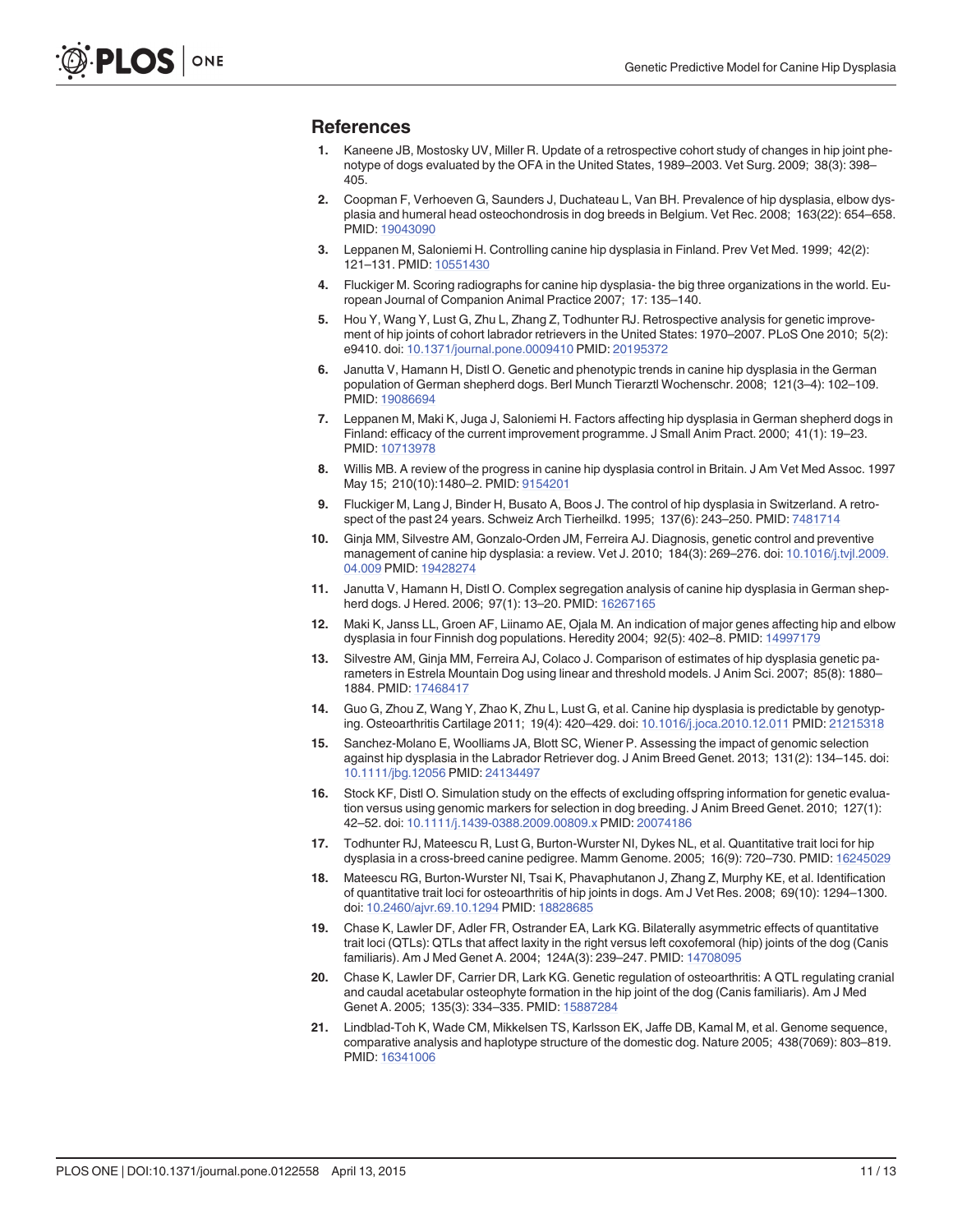- <span id="page-11-0"></span>[22.](#page-1-0) Ehret GB, Munroe PB, Rice KM, Bochud M, Johnson AD, Chasman DI, et al. Genetic variants in novel pathways influence blood pressure and cardiovascular disease risk. Nature 2011; 478(7367): 103– 109. doi: [10.1038/nature10405](http://dx.doi.org/10.1038/nature10405) PMID: [21909115](http://www.ncbi.nlm.nih.gov/pubmed/21909115)
- [23.](#page-7-0) Eleftherohorinou H, Wright V, Hoggart C, Hartikainen AL, Jarvelin MR, Balding D, et al. Pathway analysis of GWAS provides new insights into genetic susceptibility to 3 inflammatory diseases. PLoS one 2009; 4(11): e8068. doi: [10.1371/journal.pone.0008068](http://dx.doi.org/10.1371/journal.pone.0008068) PMID: [19956648](http://www.ncbi.nlm.nih.gov/pubmed/19956648)
- [24.](#page-1-0) Gudmundsson J, Sulem P, Manolescu A, Amundadottir LT, Gudbjartsson D, Helgason A, et al. Genome-wide association study identifies a second prostate cancer susceptibility variant at 8q24. Nat Genet. 2007; 39(5): 631–637. PMID: [17401366](http://www.ncbi.nlm.nih.gov/pubmed/17401366)
- [25.](#page-1-0) Distl O. Genetics of hip dysplasia. Proceedings of the 14 th European Society of Veterinary Orthopaedics and Traumatology (ESVOT) Congress. 2008; S61.
- [26.](#page-1-0) Zhou Z, Sheng X, Zhang Z, Zhao K, Zhu L, Guo G, et al. Differential genetic regulation of canine hip dysplasia and osteoarthritis. PLoS one 2010; 5(10): e13219. doi: [10.1371/journal.pone.0013219](http://dx.doi.org/10.1371/journal.pone.0013219) PMID: [20949002](http://www.ncbi.nlm.nih.gov/pubmed/20949002)
- [27.](#page-1-0) Friedenberg SG, Zhu L, Zhang Z, Foels WB, Schweitzer PA, Wang W, et al. Evaluation of a fibrillin 2 gene haplotype associated with hip dysplasia and incipient osteoarthritis in dogs. Am J Vet Res. 2011; 72(4): 530–540. doi: [10.2460/ajvr.72.4.530](http://dx.doi.org/10.2460/ajvr.72.4.530) PMID: [21453155](http://www.ncbi.nlm.nih.gov/pubmed/21453155)
- [28.](#page-3-0) Zhu L, Zhang Z, Feng F, Schweitzer P, Phavaphutanon J, Vernier-Singer M, et al. Single nucleotide polymorphisms refine QTL intervals for hip joint laxity in dogs. Anim Genet. 2008; 39(2): 141–146. doi: [10.1111/j.1365-2052.2007.01691.x](http://dx.doi.org/10.1111/j.1365-2052.2007.01691.x) PMID: [18261189](http://www.ncbi.nlm.nih.gov/pubmed/18261189)
- [29.](#page-1-0) Zhu L, Zhang Z, Friedenberg S, Jung SW, Phavaphutanon J, Vernier-Singer M, et al. The long (and winding) road to gene discovery for canine hip dysplasia. Vet J. 2009; 181(2): 97-110. doi: [10.1016/j.](http://dx.doi.org/10.1016/j.tvjl.2009.02.008) [tvjl.2009.02.008](http://dx.doi.org/10.1016/j.tvjl.2009.02.008) PMID: [19297220](http://www.ncbi.nlm.nih.gov/pubmed/19297220)
- [30.](#page-1-0) Lavrijsen IC, Leegwater PA, Martin AJ, Harris SJ, Tryfonidou MA, Heuven HC, et al. Genome wide analysis indicates genes for basement membrane and cartilage matrix proteins as candidates for hip dysplasia in labrador retrievers. PLoS one 2014; 9(1): e87735. doi: [10.1371/journal.pone.0087735](http://dx.doi.org/10.1371/journal.pone.0087735) PMID: [24498183](http://www.ncbi.nlm.nih.gov/pubmed/24498183)
- [31.](#page-1-0) Fels L, Distl O. Identification and Validation of Quantitative Trait Loci (QTL) for Canine Hip Dysplasia (CHD) in German Shepherd Dogs. PLoS one 2014; 9(5): e96618. doi: [10.1371/journal.pone.0096618](http://dx.doi.org/10.1371/journal.pone.0096618) PMID: [24802516](http://www.ncbi.nlm.nih.gov/pubmed/24802516)
- [32.](#page-3-0) Marschall Y, Distl O. Mapping quantitative trait loci for canine hip dysplasia in German Shepherd dogs. Mamm Genome. 2007; 18(12): 861–870. PMID: [18027024](http://www.ncbi.nlm.nih.gov/pubmed/18027024)
- [33.](#page-3-0) Benjamini Y, Hochberg Y. Controlling the False Discovery Rate: a Practical and Powerful Approach to Multiple Testing. J R Statist Soc. 1995; B 57 (1): 289–300.
- [34.](#page-4-0) Balsa A, Del Almo J, Blanco F, Caliz R, Silva L, Sanmarti R, et al. Prediction of functional impairment and remission in rheumatoid arthritis patients by biochemical variables and genetic polymorphisms. Rheumatology (Oxford) 2010; 49(3): 458–66. doi: [10.1093/rheumatology/kep380](http://dx.doi.org/10.1093/rheumatology/kep380) PMID: [20032229](http://www.ncbi.nlm.nih.gov/pubmed/20032229)
- [35.](#page-7-0) Nguyen MT, Devarajan P. Biomarkers for the early detection of acute kidney injury. Pediatr Nephrol. 2008; 23(12): 2151–2157. PMID: [17394022](http://www.ncbi.nlm.nih.gov/pubmed/17394022)
- [36.](#page-8-0) Hermanns P, Unger S, Rossi A, Perez-Aytes A, Cortina H, Bonafé L, et al. Congenital joint dislocations caused by carbohydrate sulfotransferase 3 deficiency in recessive Larsen syndrome and humero-spinal dysostosis. Am J Hum Genet. 2008; 82(6): 1368–1374. doi: [10.1016/j.ajhg.2008.05.006](http://dx.doi.org/10.1016/j.ajhg.2008.05.006) PMID: [18513679](http://www.ncbi.nlm.nih.gov/pubmed/18513679)
- [37.](#page-8-0) Thiele H, Sakano M, Kitagawa H, Sugahara K, Rajab A, Höhne W, et al. Loss of chondroitin 6-O-sulfotransferase-1 function results in severe human chondrodysplasia with progressive spinal involvement. Proc Natl Acad Sci USA. 2004; 101(27): 10155–10160. PMID: [15215498](http://www.ncbi.nlm.nih.gov/pubmed/15215498)
- [38.](#page-8-0) Zeggini E, Panoutsopoulou K, Southam L, Rayner NW, Day-Williams AG, Lopes MC, et al. Identification of new susceptibility loci for osteoarthritis (arcOGEN): a genome-wide association study. Lancet 2012; 380(9844): 815–823. doi: [10.1016/S0140-6736\(12\)60681-3](http://dx.doi.org/10.1016/S0140-6736(12)60681-3) PMID: [22763110](http://www.ncbi.nlm.nih.gov/pubmed/22763110)
- [39.](#page-8-0) Wilson DG, Phamluong K, Lin WY, Barck K, Carano RA, Diehl L, et al. Chondroitin sulfate synthase 1 (Chsy1) is required for bone development and digit patterning. Dev Biol. 2012; 363(2): 413–425. doi: [10.1016/j.ydbio.2012.01.005](http://dx.doi.org/10.1016/j.ydbio.2012.01.005) PMID: [22280990](http://www.ncbi.nlm.nih.gov/pubmed/22280990)
- [40.](#page-8-0) Rodriguez-Lopez J, Pombo-Suarez M, Loughlin J, Tsezou A, Blanco FJ, Meulenbelt I, et al. Association of a nsSNP in ADAMTS14 to some osteoarthritis phenotypes. Osteoarthritis Cartilage 2009; 17(3): 321–327. doi: [10.1016/j.joca.2008.07.012](http://dx.doi.org/10.1016/j.joca.2008.07.012) PMID: [18790654](http://www.ncbi.nlm.nih.gov/pubmed/18790654)
- [41.](#page-8-0) Xiong DH, Liu XG, Guo YF, Tan LJ, Wang L, Sha BY, et al. Genome-wide association and follow-up replication studies identified ADAMTS18 and TGFBR3 as bone mass candidate genes in different ethnic groups. Am J Hum Genet. 2009; 84(3): 388–398. doi: [10.1016/j.ajhg.2009.01.025](http://dx.doi.org/10.1016/j.ajhg.2009.01.025) PMID: [19249006](http://www.ncbi.nlm.nih.gov/pubmed/19249006)